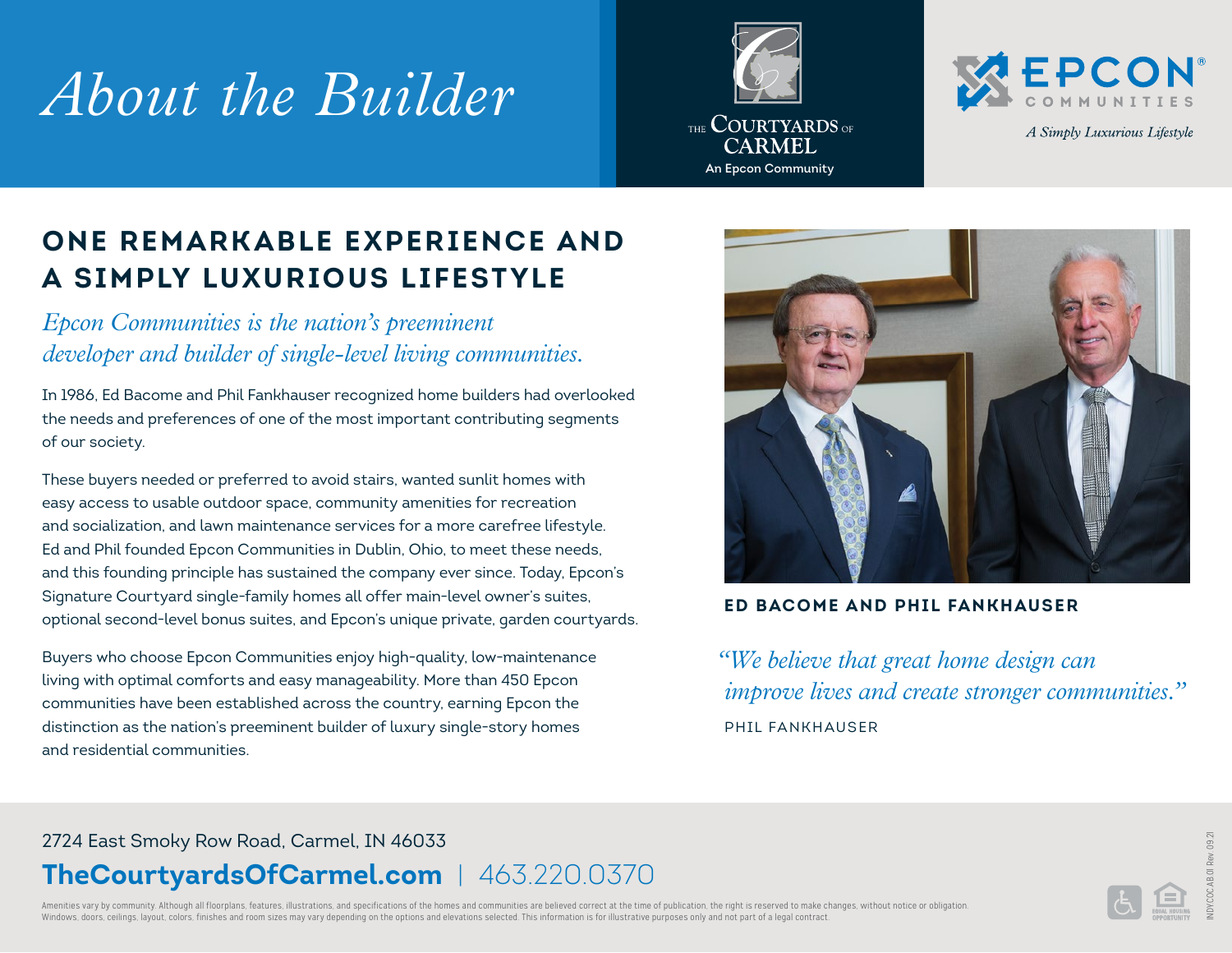# *Amenities*





A Simply Luxurious Lifestyle

## **THE PERFECT BALANCE OF COMFORT AND CONVENIENCE**

Epcon Communities started with the simple idea that smart floorplans, high-quality building materials and the right amenities, combined with a low-maintenance lifestyle, provide an ideal environment for homeowners. Epcon communities are designed to help you live well every day. With many Epcon communities offering amenities such as a clubhouse, swimming pool, fitness center, bocce ball, fire pit, community garden, parkettes, multiple ponds or walking paths, the homeowners can enjoy a resort-style living experience as well as a convenient place to gather for clubs or community events.

*We've designed The Courtyards of Carmel to be a private retreat, surrounded by today's modern conveniences.*



2724 East Smoky Row Road, Carmel, IN 46033

## **TheCourtyardsOfCarmel.com** | 463.220.0370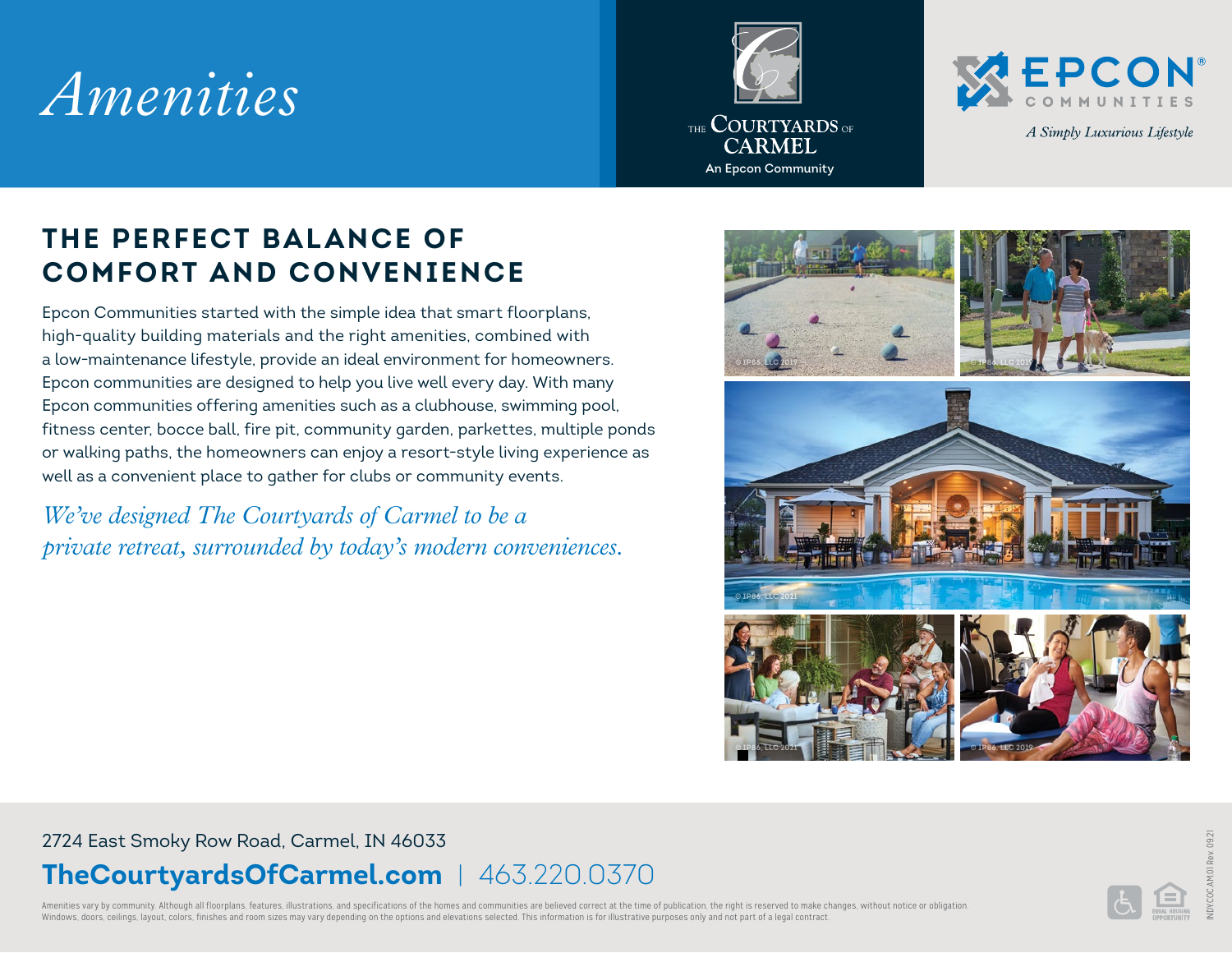# *Community*





A Simply Luxurious Lifestyle



NOTE: This rendered community plan is an approximate representation of homes, streets, walks and other elements of the community. Variation may occur. Landscaping and trees are best depicted in the final, architectural lan

#### 2724 East Smoky Row Road, Carmel, IN 46033 | 463.220.0370 | **TheCourtyardsOfCarmel.com**

The designs shown here are the property of IP86, LLC (2021) and are subject to copyright protection. Use of any part of these designs is prohibited without the written consent of IP86, LLC. This notice is "copyright manage of the homes and communities are believed correct at the time of publication, the right is reserved to make changes, without notice or obligation. Windows, doors, ceilings, layout, colors, finishes and room sizes may vary is for illustrative purposes only and not part of a legal contract. The Courtyards of Carmel is an age-restricted community. No less than eighty percent of homes within these communities must have at least one permanent oc

复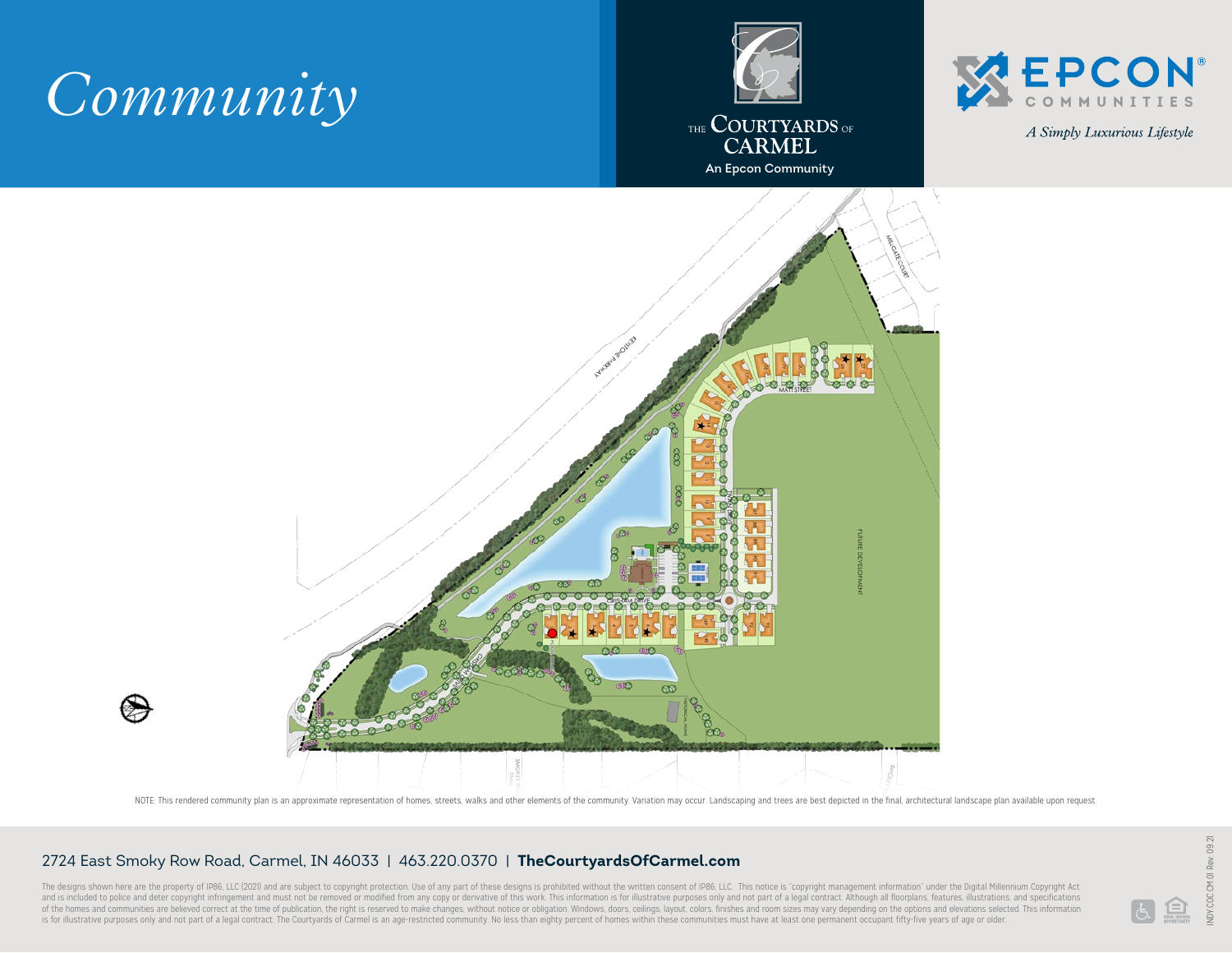# *QualityMark ®*





A Simply Luxurious Lifestyle



## **ENJOY ADDED PEACE OF MIND**

Your home closing is coming, and you're anxiously counting the days. As we wrap up the final finishes, we want to make sure everything has been completed so that it meets our high standard for quality construction.

To ensure that happens, Epcon employs QualityMark $^\circ$ . It's a quality control process managed independently from our construction crews. Staffed with experts who can provide a fresh eye, the QualityMark® process is a thorough inspection of your home several days prior to closing.

As the QualityMark $^\circ$  inspectors go through your home, they will make a list of any items that need attention or correction. Epcon then takes the necessary steps to correct them before you move in. Our goal is to deliver a beautiful new home that is move-in ready at closing, not months down the road. **© IP86, LLC 2019**



#### 2724 East Smoky Row Road, Carmel, IN 46033

## **TheCourtyardsOfCarmel.com** | 463.220.0370

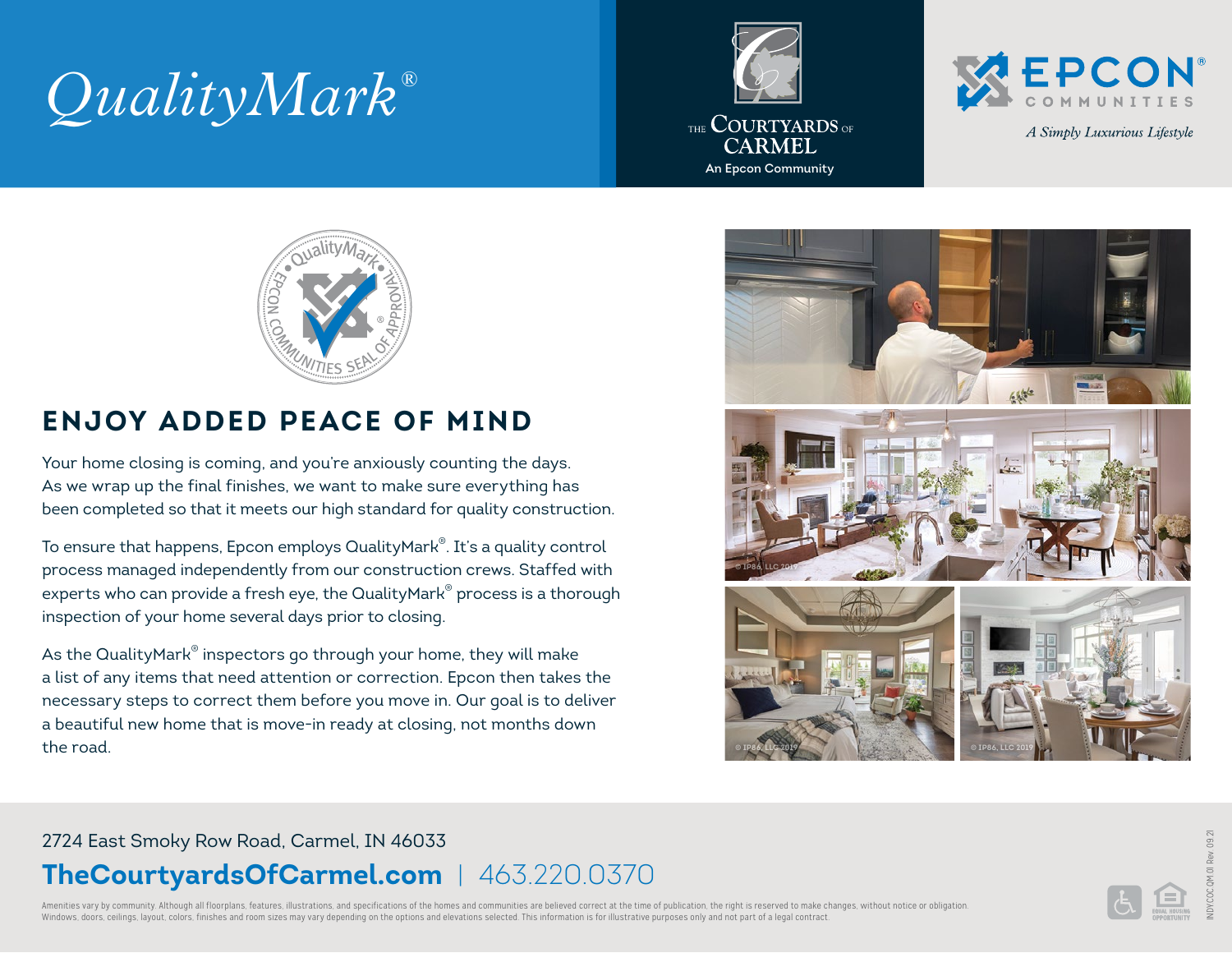# *Included Features*





A Simply Luxurious Lifestyle

#### **EXTERIOR FEATURES**

- *•* Cultured Stone in custom finish with brick accents
- *•* ZIP System® Sheathing, tape and weather barrier
- *•* CertainTeed 30 year dimensional shingles
- *•* Fiberglass front door and garage service door
- *•* Jeld-Wen Single hung vinyl windows, Low E glass
- *•* 5" pre-finished, seamless gutters
- *•* 12" gable overhangs
- *•* Aluminum soffit and fascia
- *•* Exterior Hose Bib and Weather Protected Electrical Outlets (Qty. 2)
- *•* 2 car wide private concrete driveway
- *•* Aluminum Fencing on front porch (per elevation)
- *•* Coach lights at all exterior doors
- *•* Recessed lighting on front porch per plan on specific model types
- *•* Front porches with cedarmill ceilings and decorative trim (per plan)
- *•* 16" on center wall studs
- *•* James Hardie ColorPlus pre-painted siding, board & batten, and trim

### **GARAGE FEATURES**

- *•* Drywall and painted garage interior
- *•* Hose bib inside garage
- *•* Wayne Dalton, #9100 Series, steel insulated, Sonoma style, pre-finished garage door
- *•* 1 electrical outlet on each wall
- *•* Genie garage door opener and keypad included

### **LANDSCAPE PACKAGE**

- *•* Professionally designed landscape package with sodded lawn
- *•* Private courtyard with concrete patio and mulched planting beds all enclosed by fencing at the front and rear landscape layout per plan

### **IMPRESSIVE INTERIORS**

- *•* 9' ceiling heights with textured finish, 8' ceiling heights in 2nd floor bonus suites
- *•* 10' tray ceilings in the kitchen, dining room, living room and owner's suite (varies with bonus suite addition)
- *•* Sherwin Williams paint package with flat finish walls and semi gloss finish on trim
- *•* Recessed lighting in the kitchen
- *•* Progress lighting fixtures
- *•* Decorative wall niche with recessed light (per plan)
- *•* Raised panel, smooth finish interior doors
- *•* Schlage, Dexter Lasalle lever door hardware in brushed nickel
- *•* Front door peephole
- *•* Ventilated vinyl coated white shelving in closets, linen and pantry
- *•* Laundry tub rough-in located in laundry room
- *•* Overhead light and fan prewire in all bedrooms, living room and den
- *•* R-15 insulation in the walls
- *•* R-49 insulation in the ceiling (ranch homes)
- *•* R-49, R-38, R-30 insulation in the ceiling (bonus suite home)
- *•* Programmable thermostats
- *•* 100% LED light bulbs
- *•* Phone line in owner's suite
- *•* Cable lines in owner's suite, guest bedroom and living room

#### **HVAC**

- *•* 93% gas furnace with digital programmable thermostat
- *•* HVAC equipment located on the first floor for convenience and improved efficiency
- *•* 13 SEER air conditioner